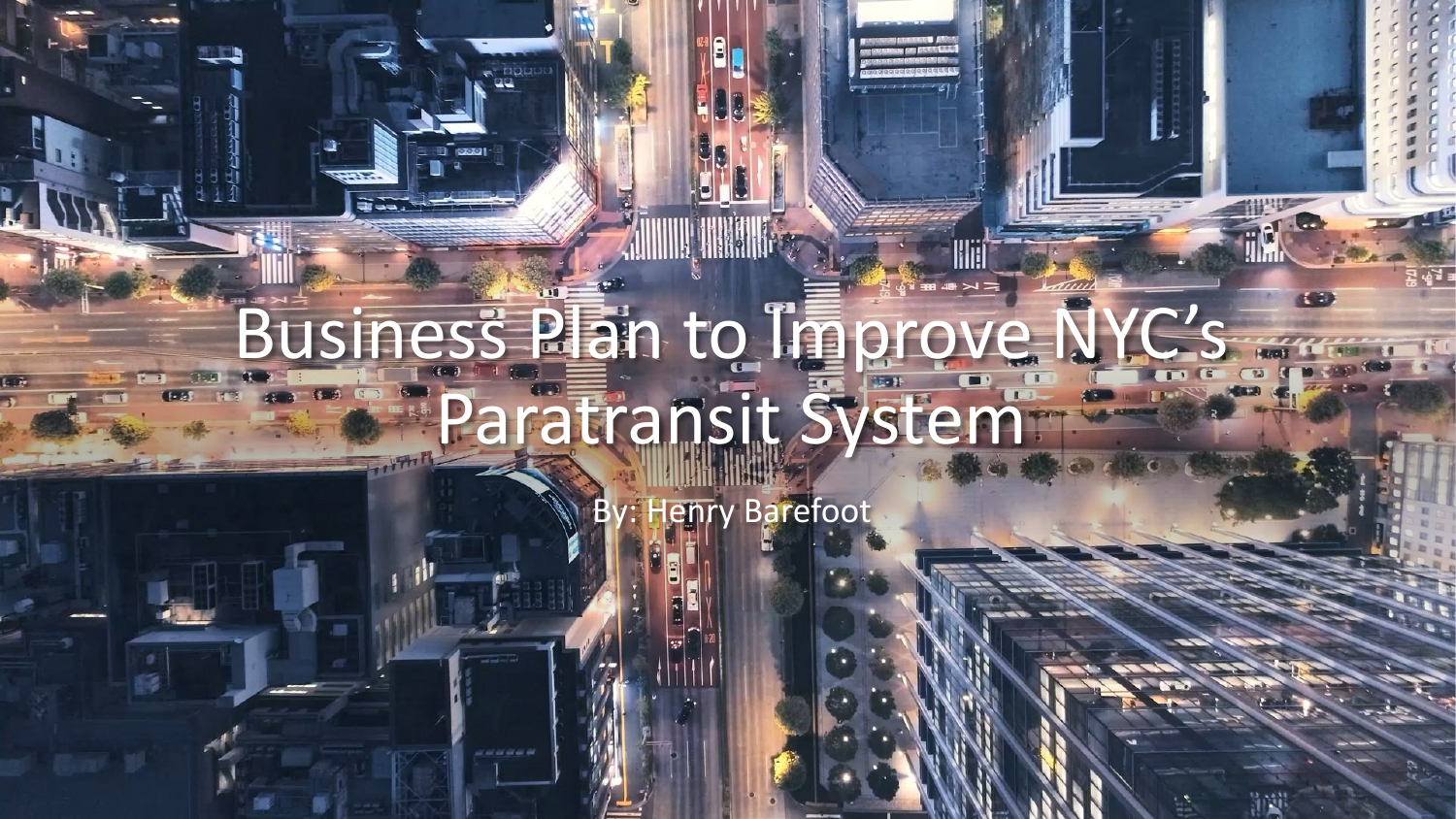#### Executive Summary

•Nationalizing NYC's paratransit system will improve it by reducing disabled New Yorkers' commute time, providing a more inclusive space for them, while stimulating the economy.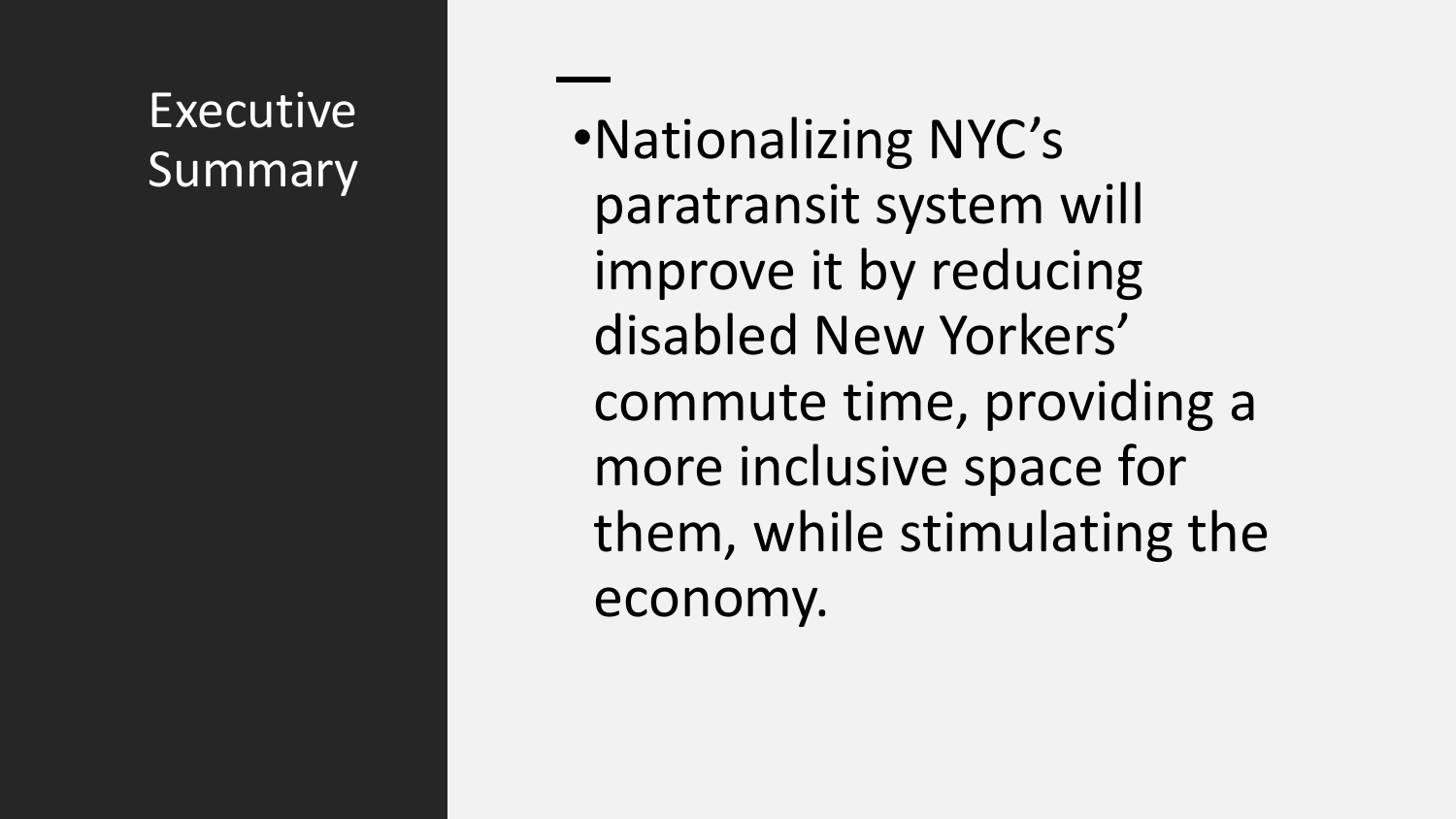### **Company** Description

New York City's Paratransit on average provides transportation for 639,265 disabled and elderly New Yorkers.

It was created in 1990 after the American with Disabilities Act was signed into law(EqualEntry.com).

NYC contracts private carrier companies as transport called "Access-A-Ride" (Wong).

Fare rates are equal to NYC's public transportation (Wong).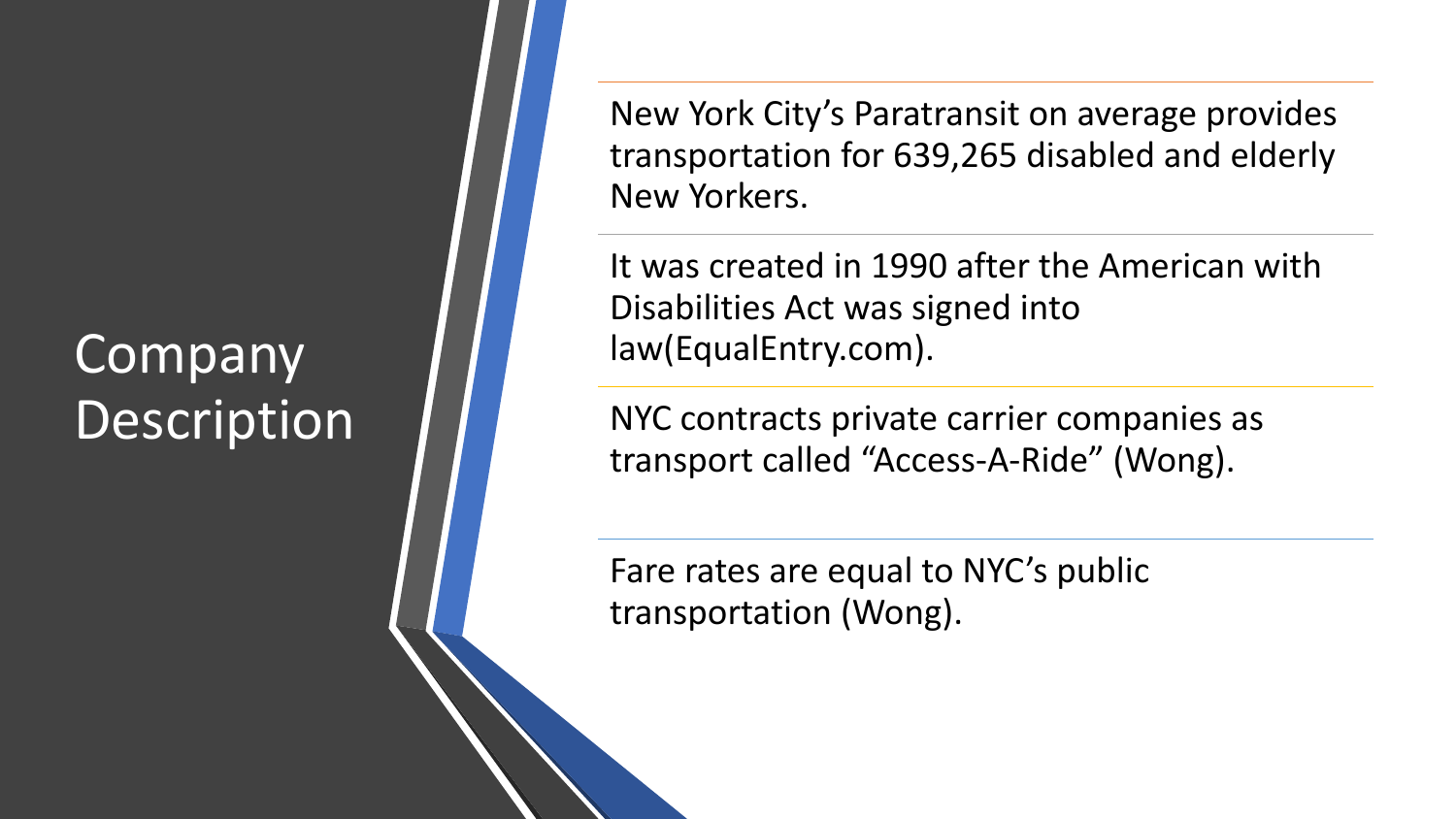## Objective Statement

- My main goals for the improvement of the "Access-A-Ride" are to:
	- Improve costumers' experience
	- Improve riders' commute times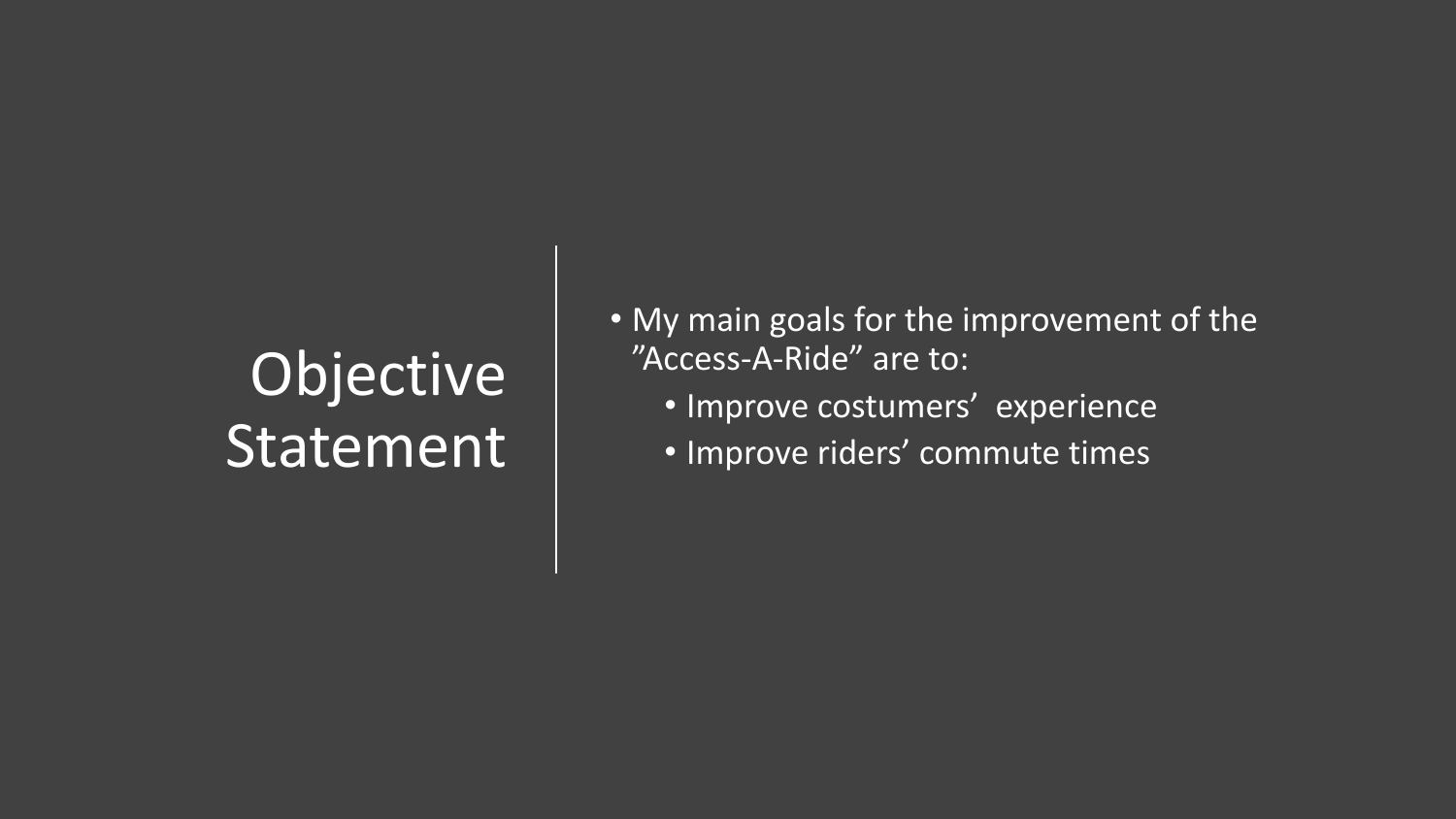#### Business Structure

- NYC should nationalize "Access-A-Ride", meaning control of this system of transportation would transfer from multiple private firms to the government. NYC already does this for its buses and its world-famous subway.
- This gives drivers a set of social and professional standards they must adhere to as these designated drivers. This would reduce the harassment riders can face from drivers and make the overall transporation experience safer. This also gives drivers a government job which is more likely to have better benefits and job security compared to the private sector(Indeed.com).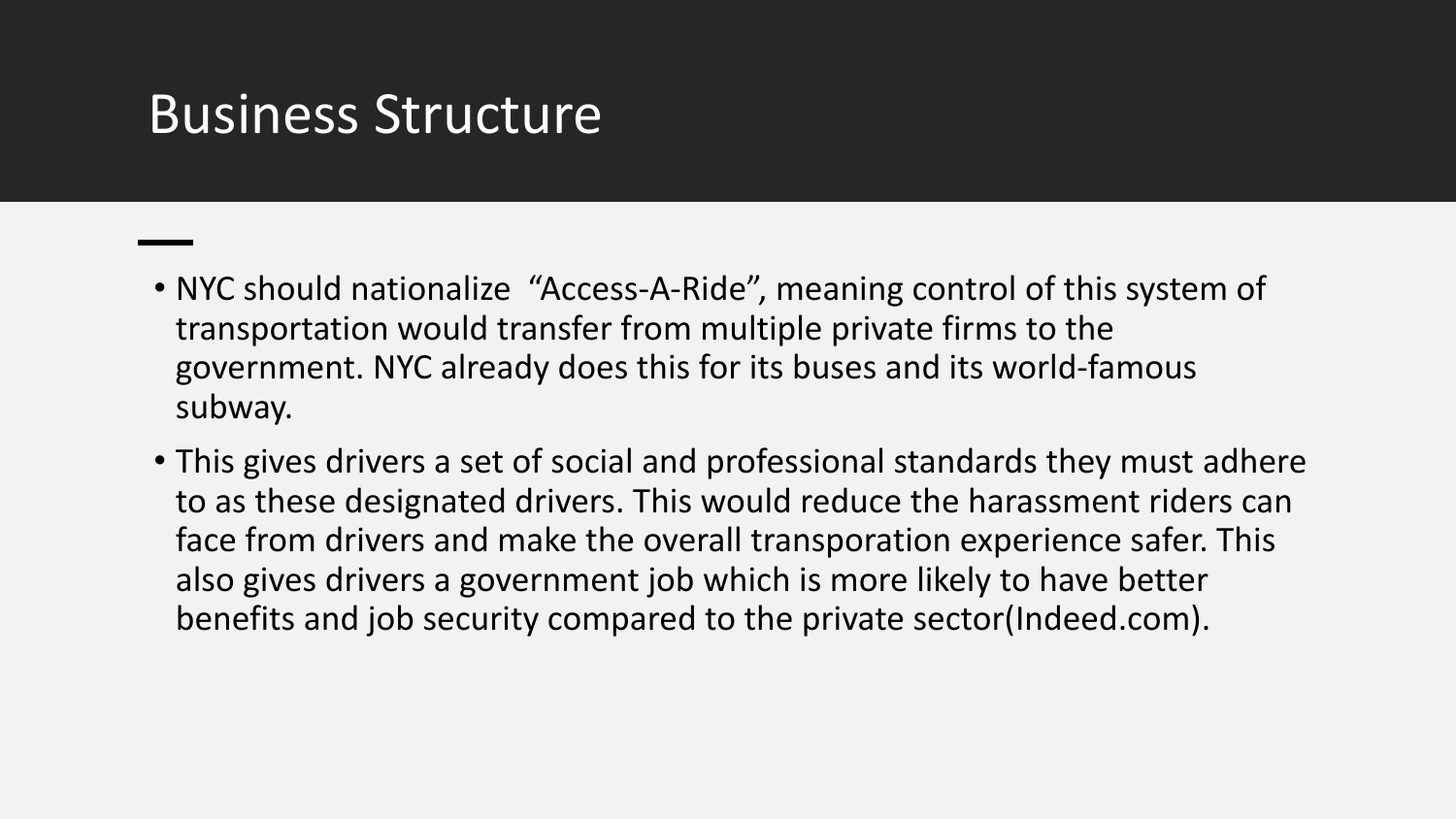#### Business Structure Continued

- In New York both the public bus and subway preform drastically better than the private Paratransit system in Average Successful Service, and the Percent of Customer Trip Completed within Schedule categories of satisfaction. This shows that public transportation is more efficient.
- NYC's Subway has a 94.1% average successful service rate, and 81.6% of its rides are completed within 5 minutes of their customer's schedule.
- NYC's Buses has a 97.1% successful service rate, and 71.6% of its rides are completed within 5 minutes of their customer's schedule.
- Paratransit has both the lowest successful service rate at 93.3% and 67% of rides completed within customer's schedule (MTA)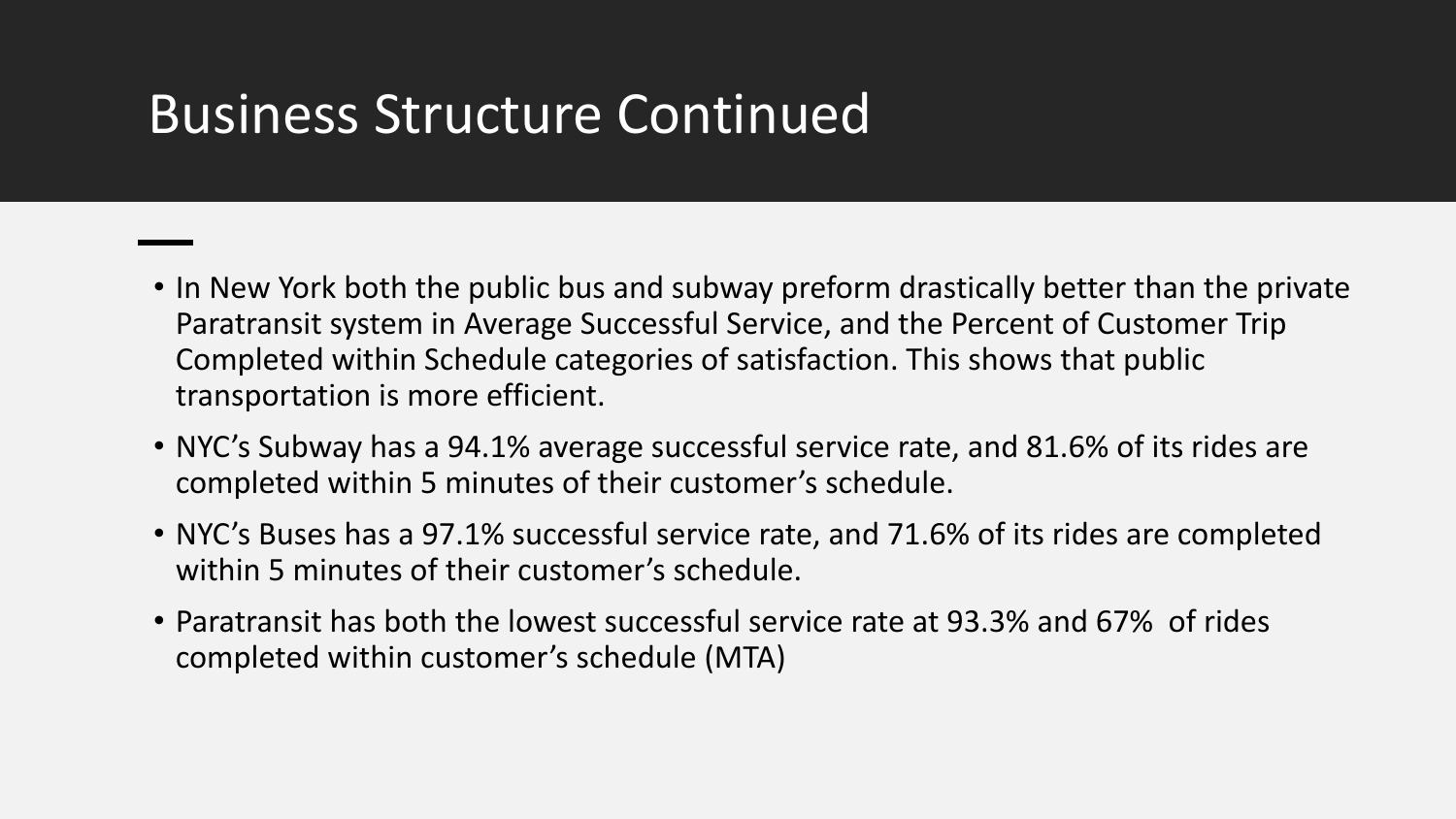### Transportation Effectiveness Table

| <b>Type of</b><br><b>Transportation</b><br><b>Systems</b> | <b>Succesful</b><br><b>Sercive</b> | Completed with in<br><b>Customer's Schedule</b> |  |
|-----------------------------------------------------------|------------------------------------|-------------------------------------------------|--|
| <b>Busses</b>                                             | 97.1%                              | 71.6%                                           |  |
| Subway                                                    | 94.1%                              | 81.6%                                           |  |
| Paratransit                                               | 93.3%                              | 67.0%                                           |  |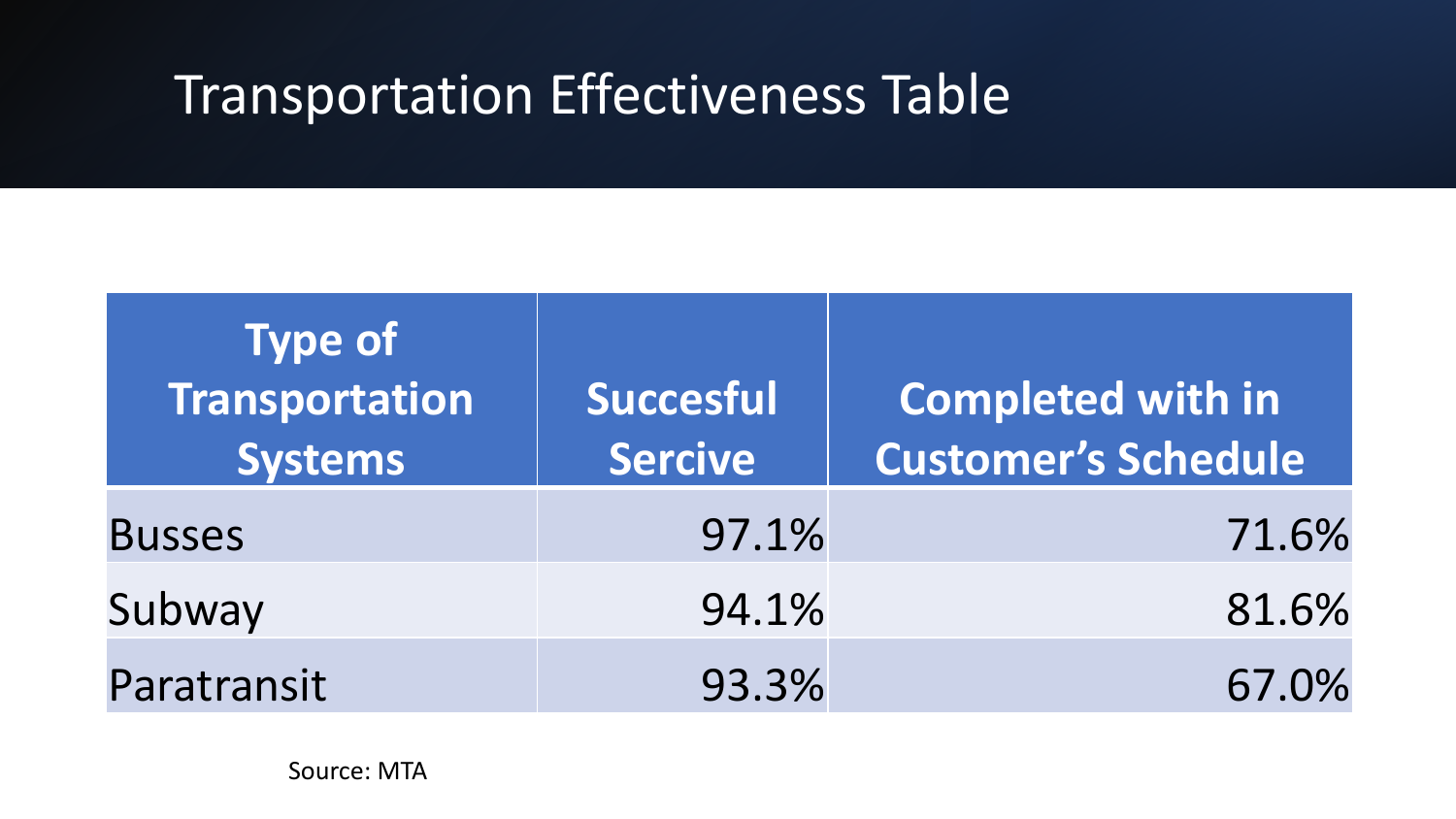Product and Services Description

Riders can currently schedule rides online at the Access-A-Ride website until 5 pm. I would work to give them more flexibility and set up a new ride calling system that is mobile and increase the window to request a ride.

One of the key parts of New York City's Paratransit System is that it provides transportation to people with disabilities at the same price as the other public transportation systems. It is important to maintaining this through the system's evolution.

Access-A-Ride's clientele is New York City's Elderly and Disabled.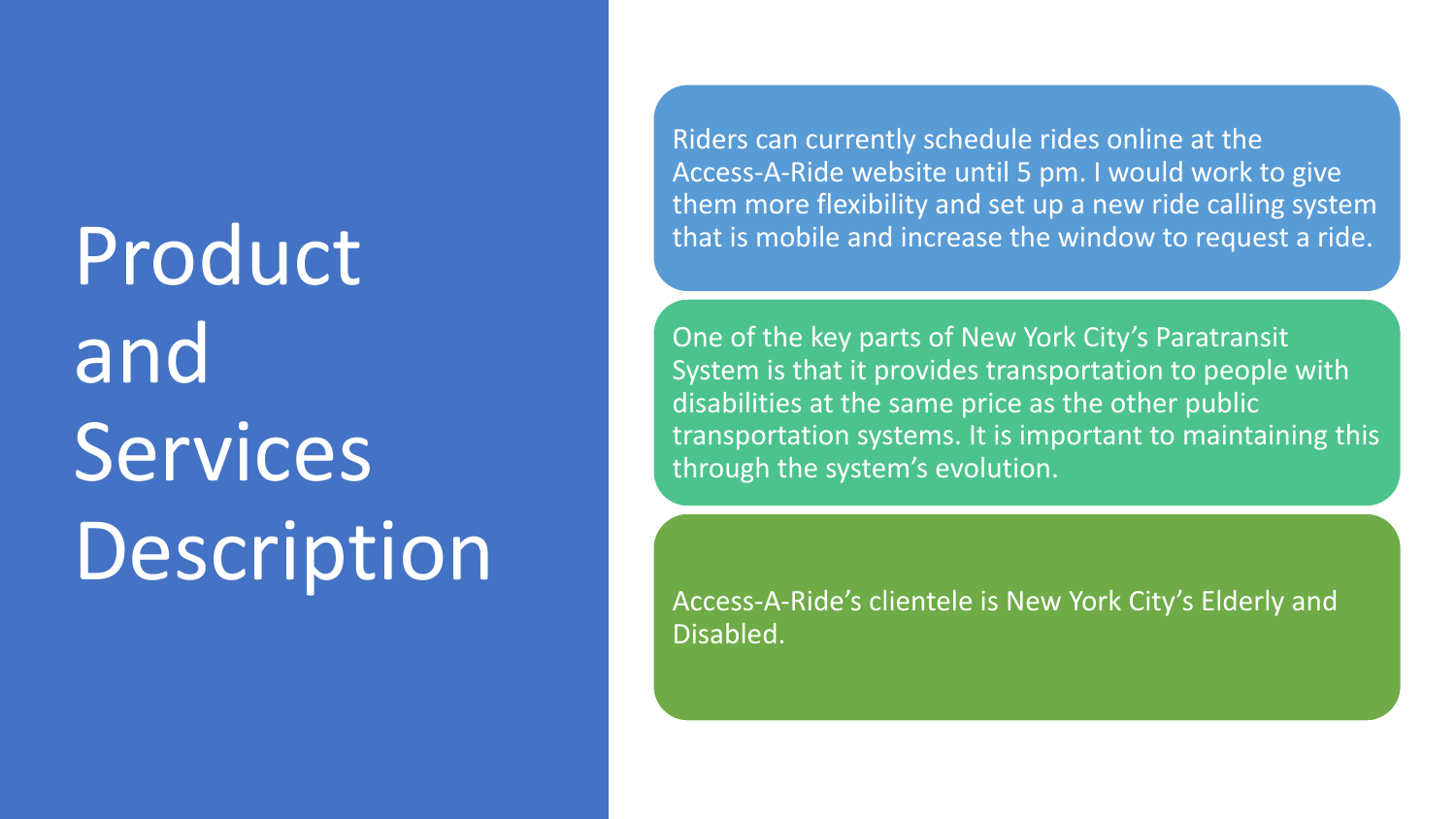#### Marketing Strategy

- 
- This new Paratransit does not need any big marketing because transportation is essential, and its demand is inelastic (meaning there is only a small change in consumer demand with a change of price). This requires less marketing compared to a more elastic product like a sports car. It also does not have any competitors who are offering transportation for the disabled at its cheap price point.
- The best marketing strategy is emphasizing the projected increases in speed and efficiency.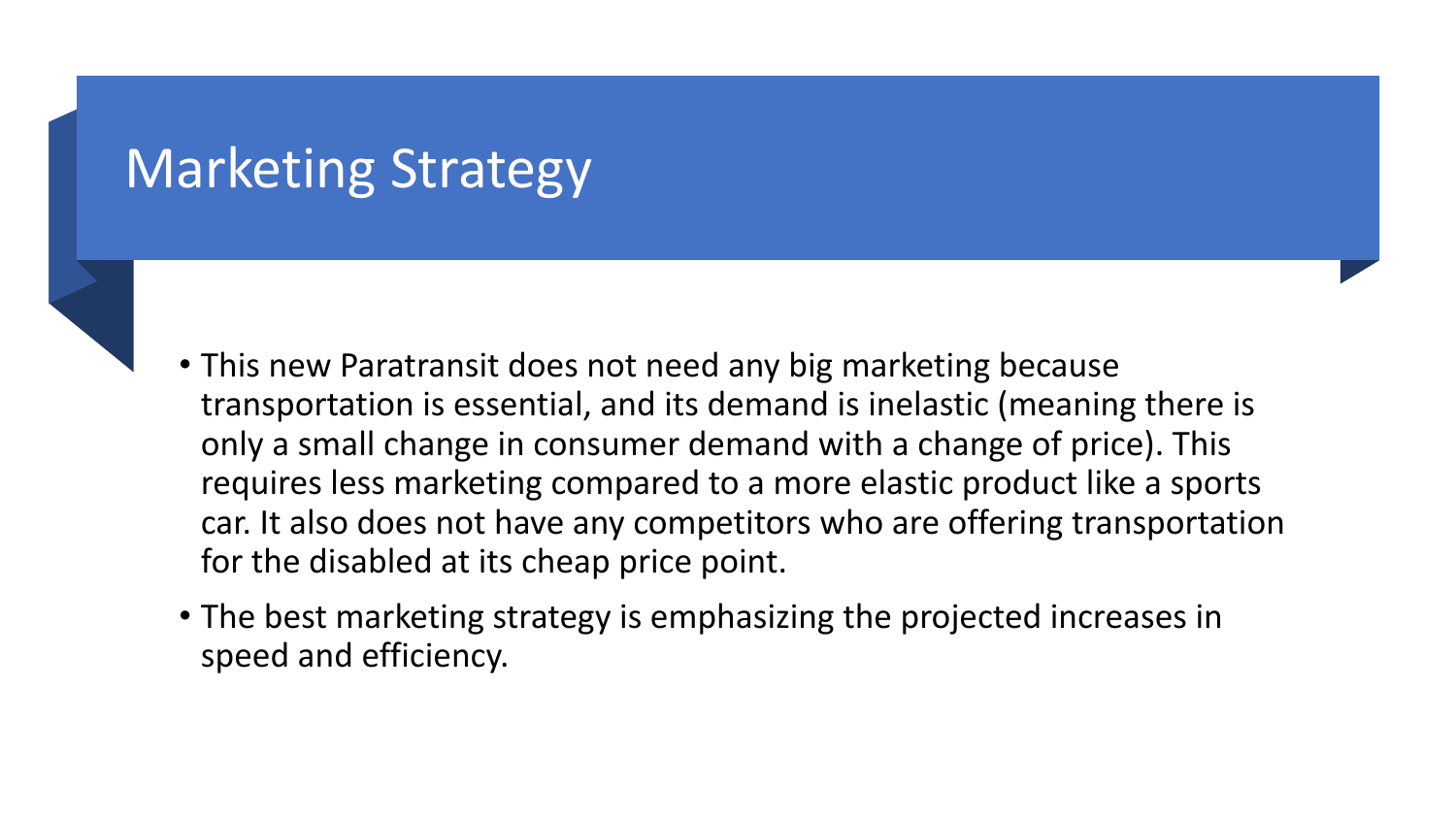## Financial Analysis

I was able to estimate how much it would cost to provide an efficient Transportation System for disabled people comparing a budget for a Paratransit Company in Sacramento, California called Paratransit INC.

I found how many rides NYC Paratransit provided a year(639,265) then divided it by the amount of rides that Paratransit INC provides(405,000) and I got 1.578432. I then multiplied all the costs of the Sacramento Provider to get the estimated costs for NYC.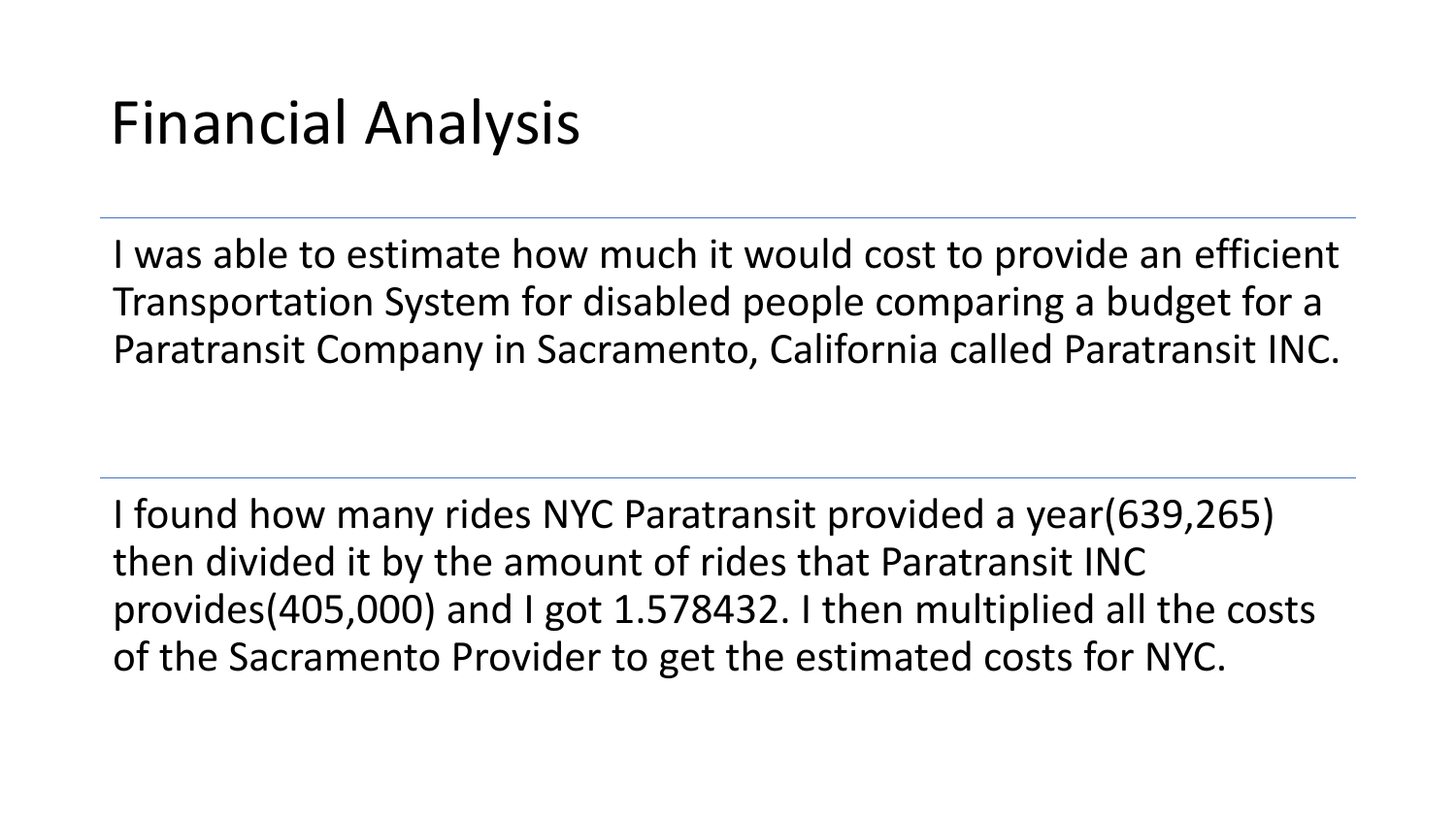## Costs Table

| <b>Sacromento Transit Cost</b>   | <b>Cost(Dollars)</b> | <b>NYC Transit Cost</b>          | <b>Cost (Dollars)</b> |
|----------------------------------|----------------------|----------------------------------|-----------------------|
|                                  |                      |                                  |                       |
| <b>Transportation Operations</b> | \$8,415,037          | <b>Transportation Operations</b> | \$13,282,565          |
| Administration                   | \$1,566,430          | Administration                   | \$2,472,503           |
| <b>Training and Recruitment</b>  | \$1,302,039          | <b>Training and Recruitment</b>  | \$2,055,180           |
| <b>Benefits</b>                  | \$5,286,927          | <b>Benefits</b>                  | \$3,345,055           |
| Fuel, Insurance and Parts        | \$4,296,309          | <b>Fuel, Insurance and Parts</b> | \$6,781,432           |
| <b>Non-Personnel Expenses</b>    | \$5,046,551          | <b>Non-Personnel Expenses</b>    | \$7,965,638           |
| <b>Total Expenses</b>            | \$25,913,293         | <b>Total Expenses</b>            | \$40,902,373          |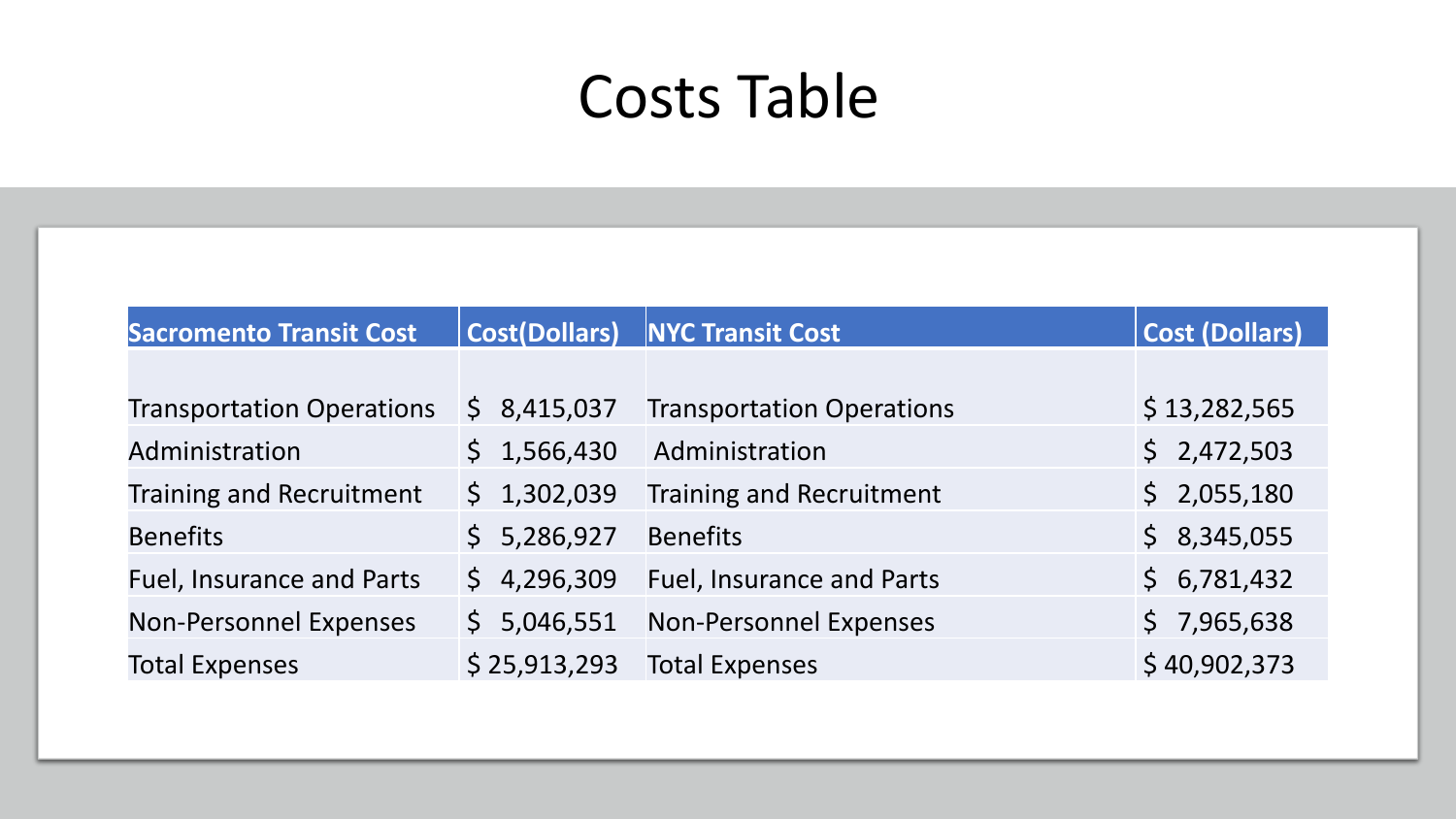#### Revenue

- 
- Because this transit system will be owned by the government most revenue will be collected from taxes, but with a Paratransit fare equal to NYC's bus fair (6.75) this can help off set the bill taxpayers will pay.
- Total revenue from fare is equal to the amount of that fair multiplied by the amount of annual number of rides (639,265)
- **• \$6.75\* 639,265=\$4,314,978**
- Subtracting this from the total cost from the previous table gives the amount taxpayers will pay= **\$36,587,395**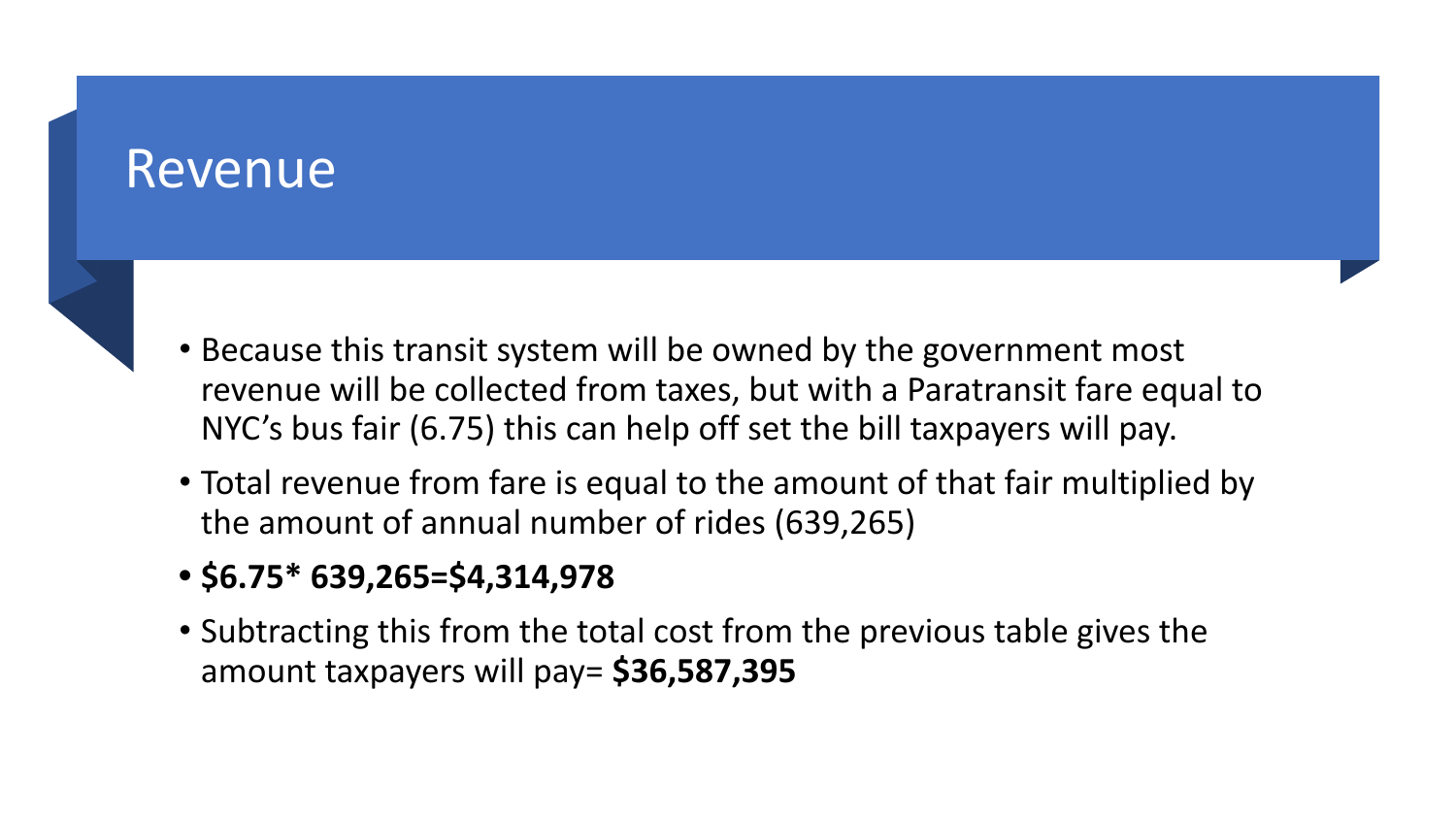# Revenue from **Taxation**

The tax increase for the Paratransit system should be on the principle of the ability to pay, meaning the taxes should be absorbed by people from high financial standing.

I would place a progressive income on the upper and middle tax brackets on New York City so it would be equal to the deficit created: \$36,587,395.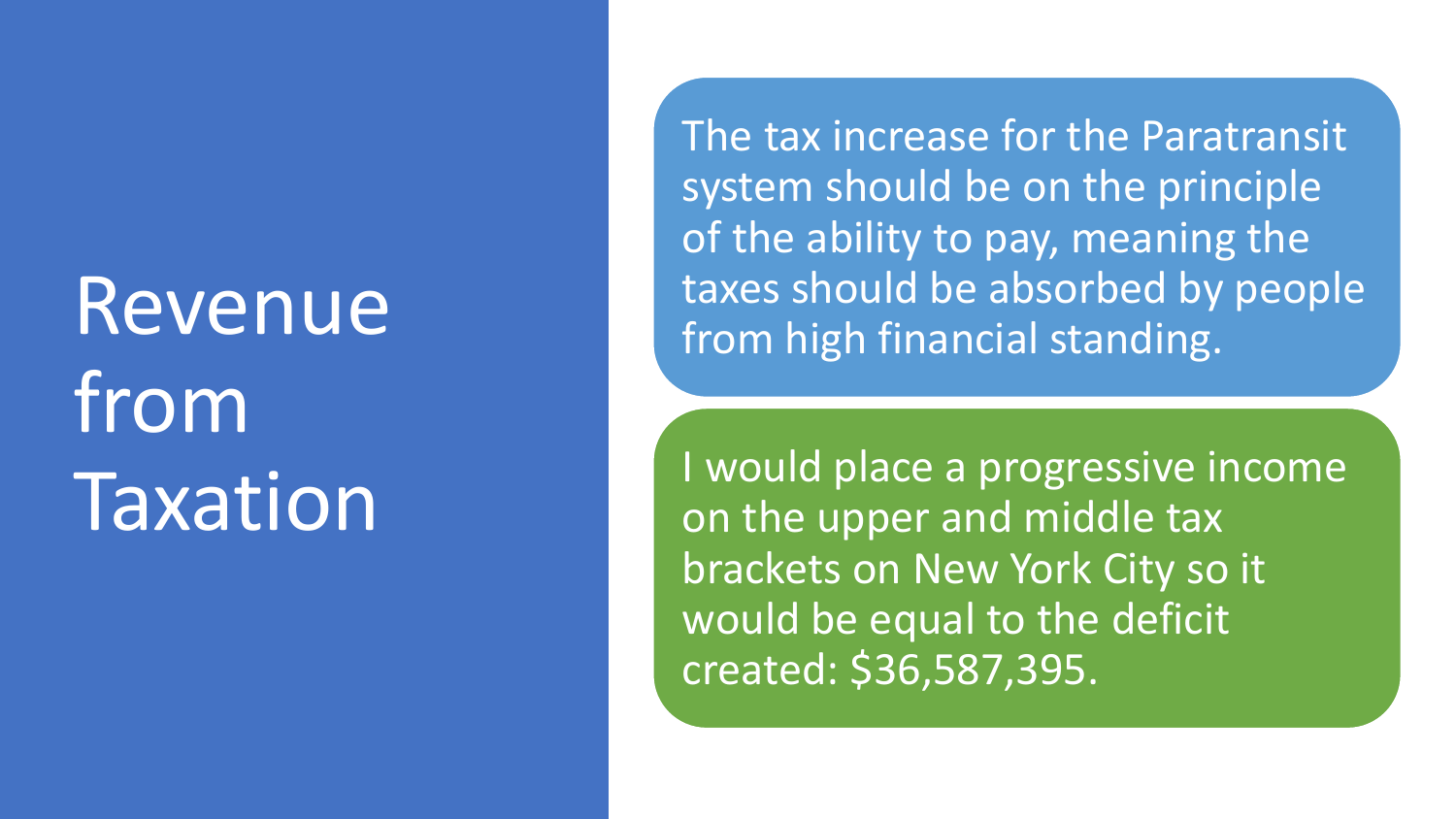## Financial Benefit Of a Paratransit

Government investment into services generates economic return.

For every **\$1** invested into public transportation **\$15** is created. (Apta.com)

This means the investment of \$40,902,373 would lead to **\$613,535,595** in economic returns.